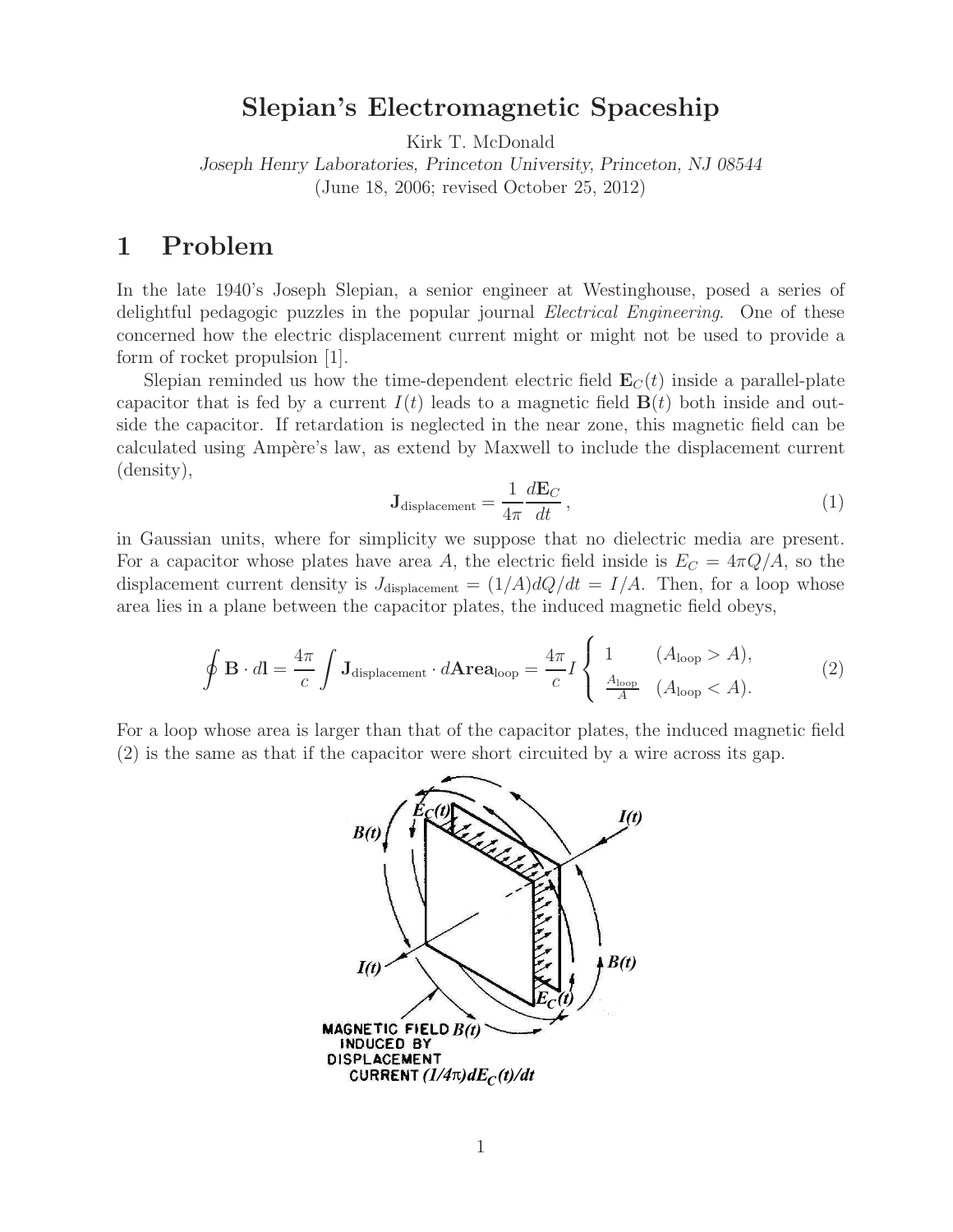The displacement current (density)  $J_{displacement}$  is "real" in the sense that it leads to magnetic fields according to the same law (2) as holds for conduction currents. However, Slepian also reminded us that if the displacement current were placed in an external magnetic field, say  $B_0$ , then it would not experience a force (density) that is the analog of the force (density)  $J/c \times B_0$  on a conduction current (density) **J**.

We now can appreciate Slepian's suggestion for rocket propulsion based on displacement current. First, consider a coil as shown on the left below, in which the solenoid winding creates a field  $\mathbf{B}_0(t)$  when excited by an AC current  $I(t)$ . The solenoid winding is split into two halves, with a straight segment of wire joining the two halves by crossing the solenoid field  $\mathbf{B}_0$  at a right angle. A length l of this wire experiences a sideways magnetic force,

$$
\mathbf{F}_B = \frac{\mathbf{I}l \times \mathbf{B}_0}{c} \,. \tag{3}
$$

The total force of the circuit on itself is zero, so each half of the solenoid experiences a force  $-{\bf F}_B/2$ , which is due to the interaction of the currents in the solenoid windings with the magnetic field due to the current in the wire segment of length l.



However, if the wire segment of length  $l$  is replaced by a parallel-plate capacitor of gap width  $l$ , as shown on the right above, there is no force on the displacement current of the capacitor, while the magnetic field created by that displacement current does exert force  $-\mathbf{F}_B/2$  on each half of the solenoid winding. Thus, the total force on the circuit with the capacitor is unbalanced, *i.e.*,  $-\mathbf{F}_B$ , and it appears that the circuit will be propelled to the left.

Note that if the current I is reversed then the magnetic fields are also reversed, but the magnetic forces do NOT change sign, being the cross product of the current and the field. So, the unbalanced force is always to the left, and it appears that Slepian's AC circuit provides a new form a propulsion.

Explain why Slepian's rocket motor does not work.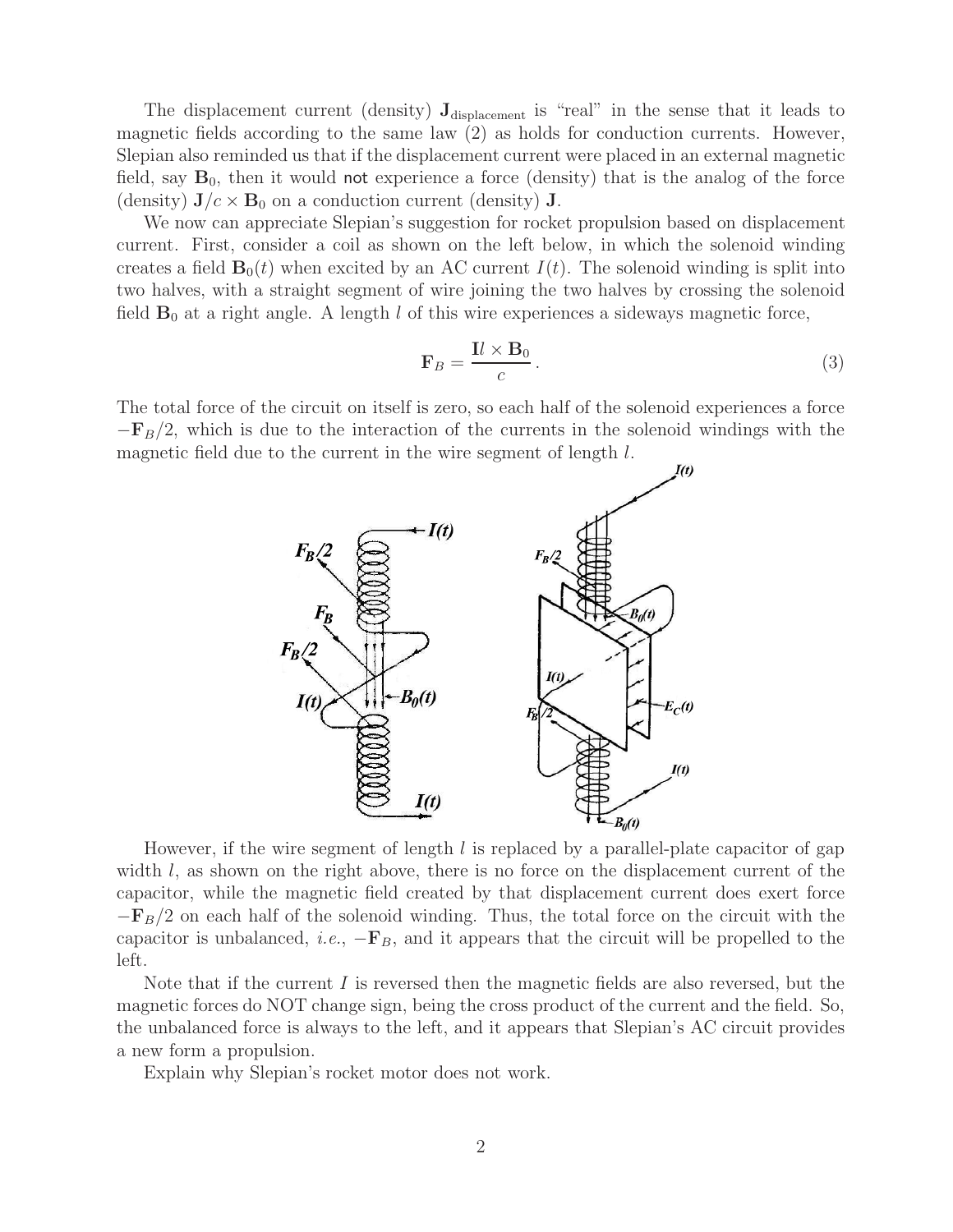# **2 Solution**

The solution follows Slepian [2], and expands upon a subtle point.<sup>1</sup>

### **2.1 Slepian's Solution**

Not only does a changing electric field create additional magnetic field, but also a changing magnetic field induces an additional electric field  $\mathbf{E}_{ind}$ , as first noted by Faraday [4]. Indeed, Faraday's law can be put in a form similar to eq. (2) by defining a "magnetic displacement current" to be,  $\mathbf{J}_{\text{magnetic displacement}} = (1/4\pi)d\mathbf{B}_0/dt$ , so that,

$$
\oint \mathbf{E}_{\text{ind}} \cdot d\mathbf{l} = -\frac{1}{c} \frac{d}{dt} \int \mathbf{B}_0 \cdot d\mathbf{Area}_{\text{loop}} = -\frac{4\pi}{c} \int \mathbf{J}_{\text{magnetic displacement}} \cdot d\mathbf{Area}_{\text{loop}}.
$$
 (4)

Taking the loop to be in a plane perpendicular to the field  $\mathbf{B}_0$  of the solenoid winding, we see that the "magnetic displacement current" induces an electric field  $\mathbf{E}_{ind}$  that circulates around  $\mathbf{B}_0$  as shown in the figure below. This induced electric field interacts with the charges on the capacitor plates and exerts a sideways force on them.



We adopt a coordinate system in which the z-axis is the axis of the solenoid. The capacitor is centered on the origin, with its plates parallel to the  $x-z$  plane and its electric field along the y-axis. Then, for a loop of radius  $\rho$  in the x-y plane with its center on the z-axis, and which lies within the region of the uniform magnetic field of the solenoid, we find using Faraday's law that the induced, azimuthal electric field is,

$$
E_{\text{ind},\phi}(x,\pm l/2,z) = -\frac{\rho}{2c} \frac{dB_0}{dt} \,. \tag{5}
$$

<sup>&</sup>lt;sup>1</sup>For discussion of related examples, see [3].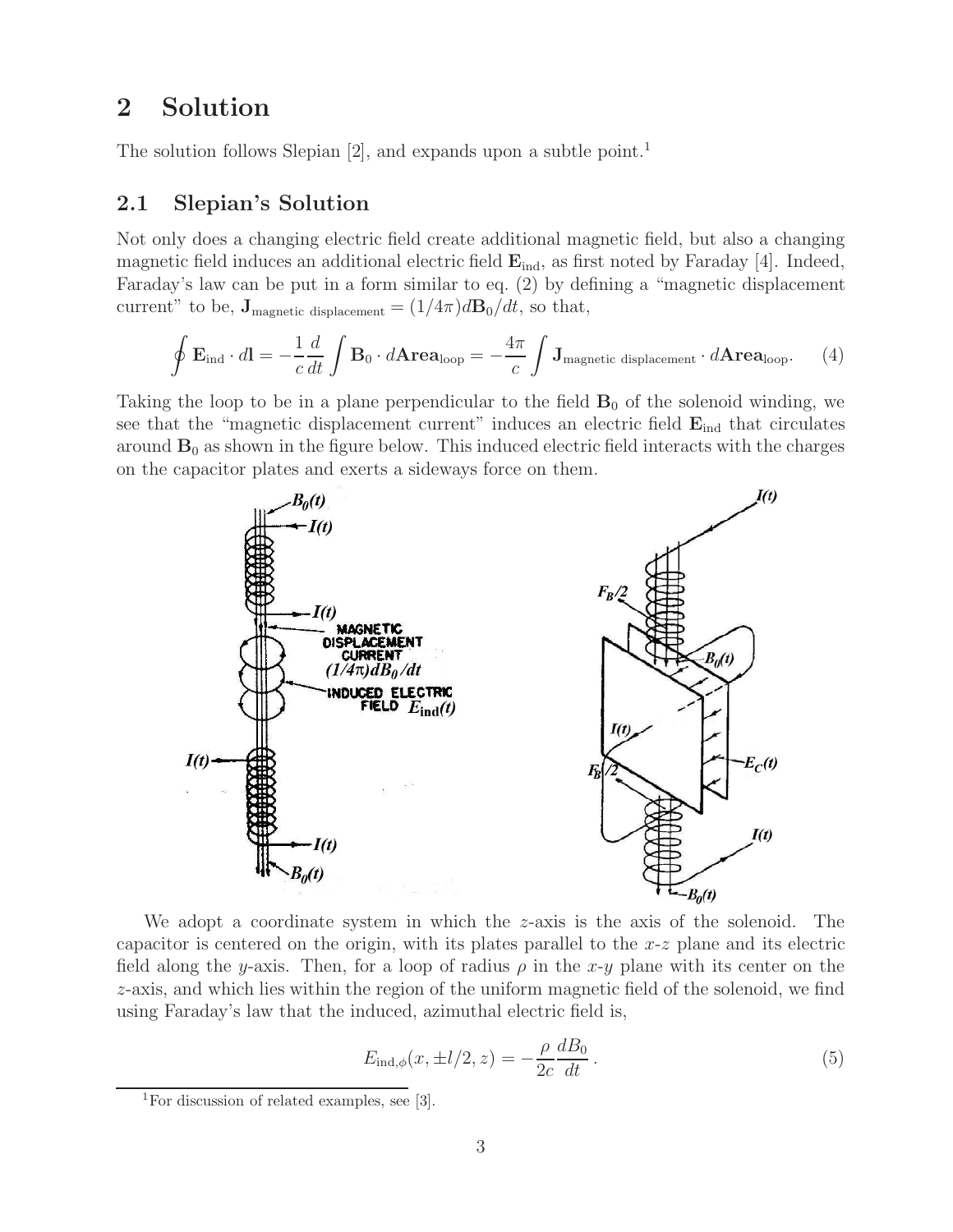The component  $E_{ind,x}$  of the induced electric field that is parallel to the capacitor plates, whose separation is  $l$ , is,

$$
E_{\text{ind},x}(x, \pm l/2, z) = \pm \frac{l/2}{\rho} E_{\text{ind},\phi} \approx \mp \frac{l}{4c} \frac{dB_0}{dt},
$$
\n(6)

independent of position on the plates. The charge  $\pm Q$  on each plate is conveniently expressed in terms of the electric field  $E_C = 4\pi Q/A$  that is perpendicular to the plates. Thus, the sideways electric force on the two plates is,

$$
\mathbf{F}_E = 2QE_{\text{ind},x}(0,l/2,0)\,\hat{\mathbf{x}} = 2\frac{\mathbf{E}_C A}{4\pi} \times \frac{-l}{4c} \frac{d\mathbf{B}_0}{dt} \approx -\frac{1}{8\pi c} \int \mathbf{E} \times \frac{d\mathbf{B}_0}{dt} \, d\text{Vol},\tag{7}
$$

noting that  $\mathbf{E} = \mathbf{E}_C + \mathbf{E}_{\text{ind}}$ , and that  $\int \mathbf{E}_{\text{ind}} \times \mathbf{B}_0 dVol = 0$ .

It is useful to rewrite the magnetic force (3) in a manner similar to the last form of eq. (7). Recalling that  $I = dQ/dt = (A/4\pi) dE_C/dt$ , we have,

$$
\mathbf{F}_B = \frac{\mathbf{I}l \times \mathbf{B}_0}{c} = \frac{Al}{4\pi c} \frac{d\mathbf{E}_C}{dt} \times \mathbf{B}_0 \approx \frac{1}{4\pi c} \int \frac{d\mathbf{E}}{dt} \times \mathbf{B}_0 d\text{Vol}.
$$
 (8)

The total force on the solenoid  $+$  capacitor is,

$$
\mathbf{F} = \mathbf{F}_E - \mathbf{F}_B \approx -\frac{1}{4\pi c} \int \mathbf{E} \times \frac{d\mathbf{B}_0}{dt} d\text{Vol} - \frac{1}{4\pi c} \int \frac{d\mathbf{E}}{dt} \times \mathbf{B}_0 d\text{Vol} = -\frac{d}{dt} \int \frac{\mathbf{E} \times \mathbf{B}_0}{4\pi c} d\text{Vol}
$$
  
= 
$$
-\frac{d\mathbf{P}_{\text{field}}}{dt},
$$
 (9)

where,

$$
\mathbf{P}_{\text{field}} = \int \frac{\mathbf{E} \times \mathbf{B}_0}{4\pi c} d\text{Vol} \tag{10}
$$

is the electromagnetic field momentum introduced by J.J. Thomson [5, 6, 7], Heaviside [8], and by Poincaré [10], building on the Poynting vector description of energy flow in electromagnetic fields [11]. Since the total force **F** equals the rate of change of mechanical momentum of the system, according to Newton, we have that,

$$
0 = \mathbf{F} + \frac{d\mathbf{P}_{\text{field}}}{dt} = \frac{d\mathbf{P}_{\text{mech}}}{dt} + \frac{d\mathbf{P}_{\text{field}}}{dt} = \frac{d\mathbf{P}_{\text{total}}}{dt}.
$$
 (11)

Hence the total momentum of the system is constant, which means that the center of mass/energy of the system is either at rest or in a state of uniform motion. The electromagnetic forces  $\mathbf{F}_E$  and  $\mathbf{F}_B$  cause small oscillatory motion of the mechanical parts of the system relative to its center of mass energy, but there is no net propulsion.<sup>2</sup>

# **References**

[1] J. Slepian, *Electromagnetic Space-Ship*, Electrical Engineering **68**, 145 (1949), http://kirkmcd.princeton.edu/examples/EM/slepian\_ee\_68\_145\_49

 ${}^{2}$ For a related paradox, see [12].